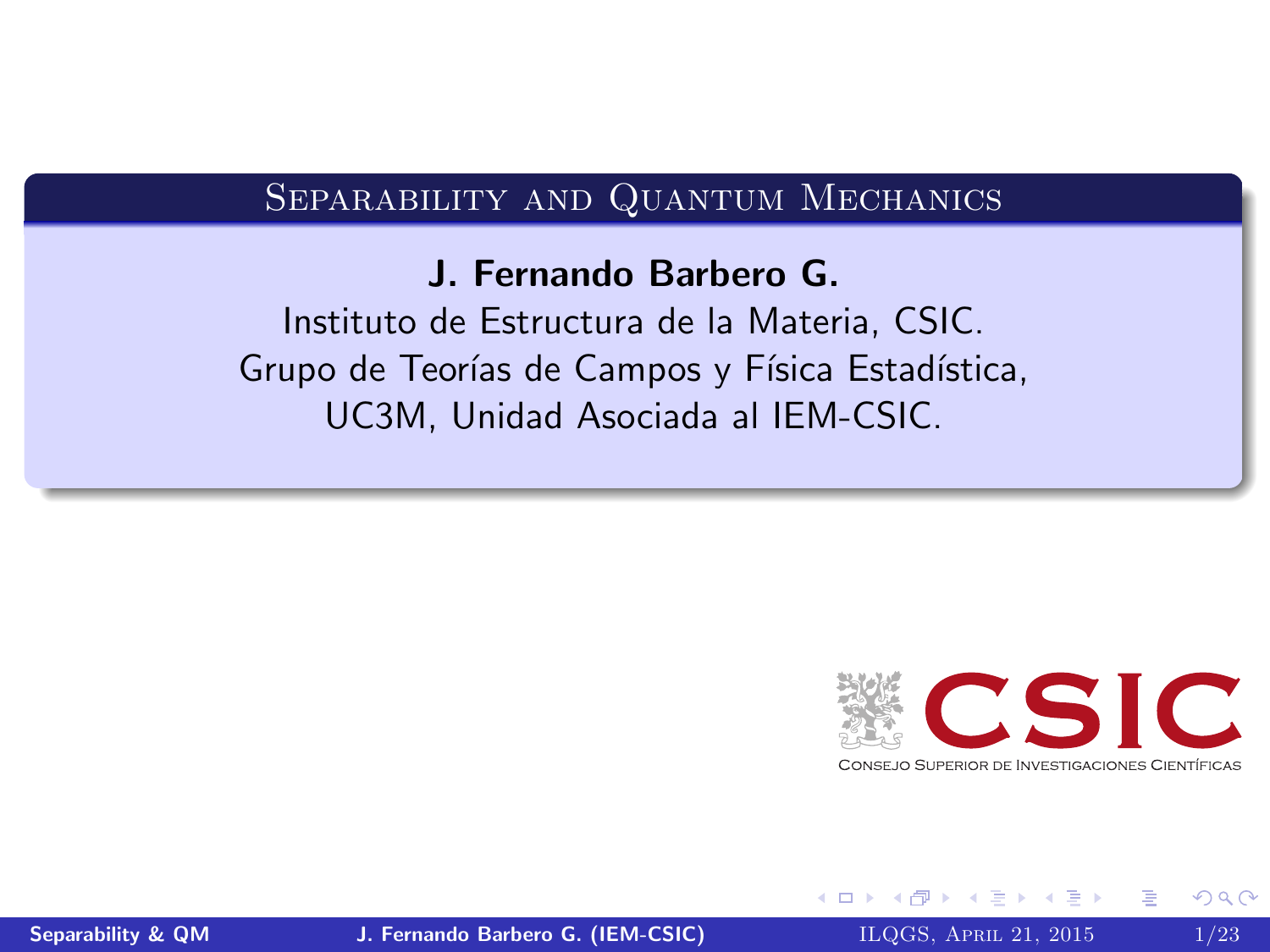### **SUMMARY**

- **1** Separability: some basic concepts.
- **2** Separable & non-separable Hilbert spaces.
- **3** Separability, QFT and QM.
	- Non-equivalent representations of the CCR's in QM.
- <sup>4</sup> Polymer Quantum Mechanics.
- **The polymerized harmonic oscillator re-revisited.** 
	- Energy spectrum: bands.
	- **•** Statistical mechanics.

**<sup>6</sup>** Comments (relevance for LQG and LQC).

#### Purpose of the talk

- Discuss the physical role of separability in QFT & QM.
- Consequences of trying to use non-separable Physical Hilbert spaces.

K 御 ▶ K 唐 ▶ K 唐 ▶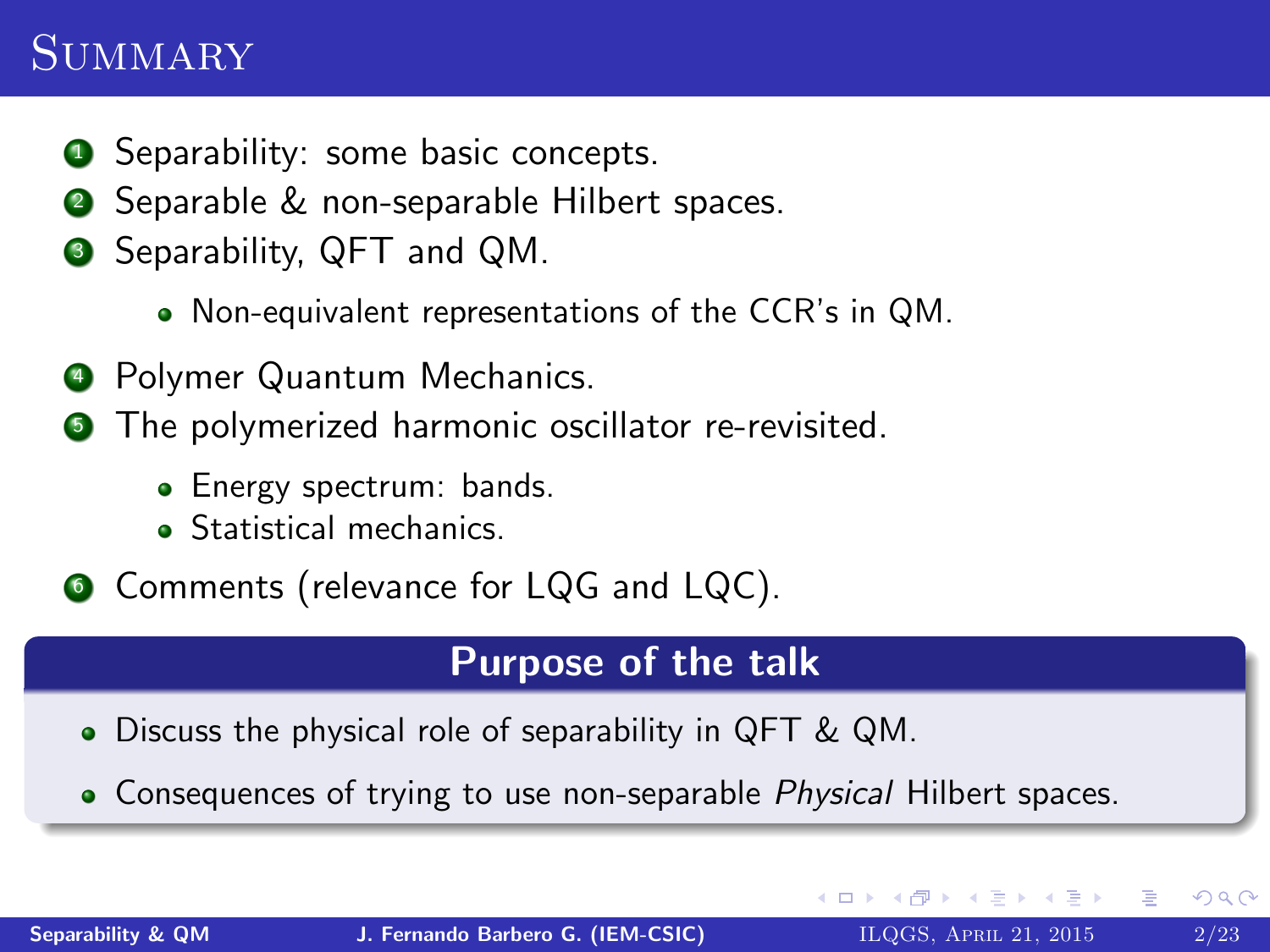### SEPARABILITY: A TOPOLOGICAL CONCEPT

 $(X, \mathcal{T})$  topological space is **separable** if it has a **dense, countable** subset. Useful characterizations:

- $\bullet$  It is possible to find a **countable** subset  $Y \subset X$  such that  $\overline{Y} = X$ .
- **Second countable** spaces (i.e. those with countable basis) are always **separable** [take a basis  $V_n$ ,  $n \in \mathbb{N}$ , choose  $x_n \in V_n$  for each  $n \in \mathbb{N}$  and consider  $Y = \bigcup_{n \in \mathbb{N}} \{x_n\}$  which is obviously countable and dense].
- In metrizable spaces separability is equivalent to second countability. Examples:
	- Any finite topological space.
	- $\bullet$  ( $\mathbb{R}, \mathcal{T}_u$ ), i.e. the reals with the standard topology  $[\overline{\mathbb{Q}} = \mathbb{R}]$ .
	- $\bullet$  (X,  $\mathcal{T}_{\text{trivial}}$ ) is separable (for any X);  $[\overline{Y} = X \ \forall Y \subset X, Y \neq \emptyset]$ .
	- $C([0, 1])$  with the metric topology defined by the distance  $d(f, g) =$  $\sup_{x \in [0,1]} |f(x) - f(y)|, [\overline{\mathbb{Q}[x]} = C([0,1])].$
	- $\bullet$  (X,  $\mathcal{T}_{discrete}$ ) with X uncountable is non-separable (every proper subset of  $X$  is closed). K ロ X K 御 X K 差 X K 差 X … 差  $2Q$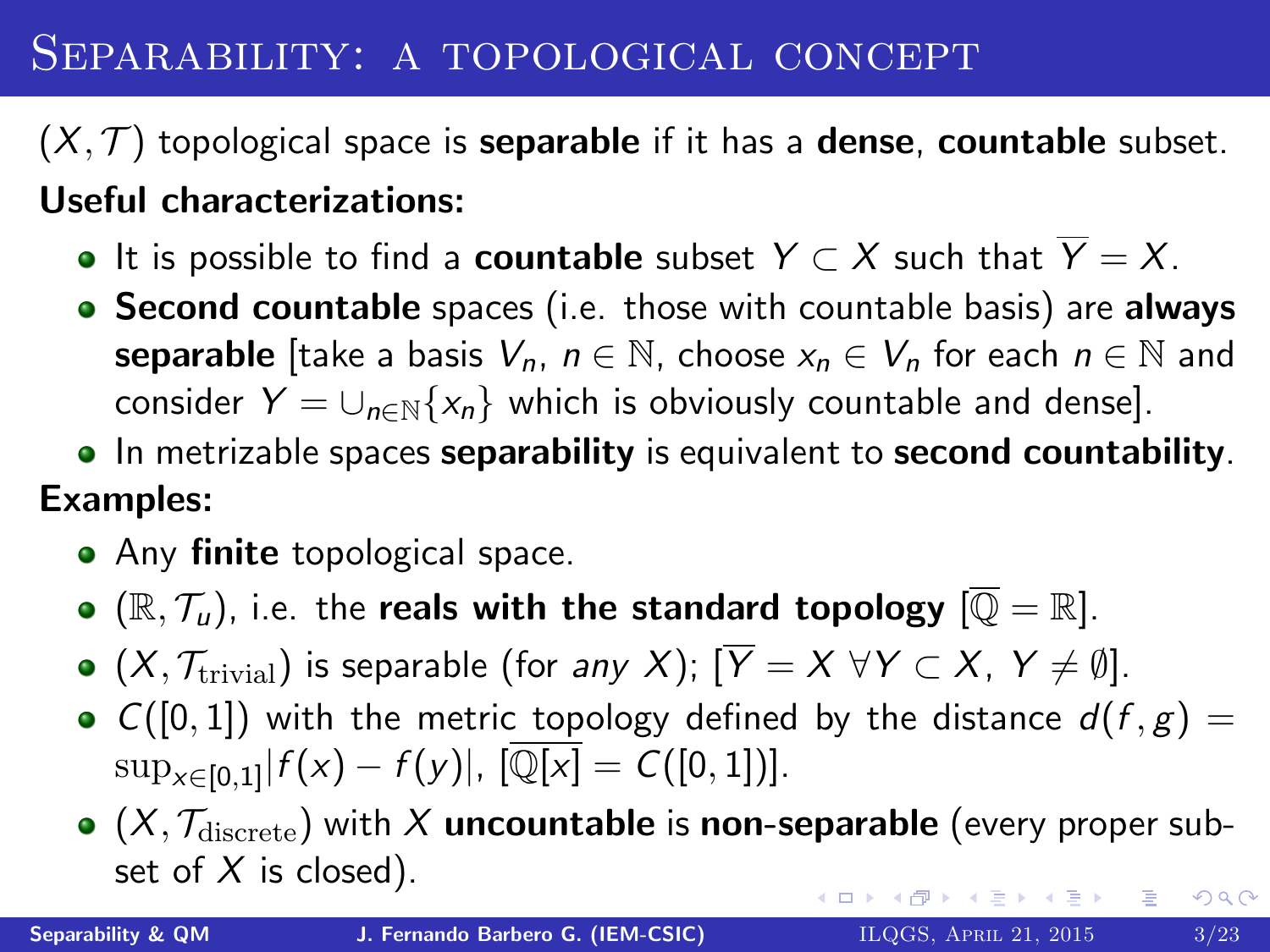## SEPARABILITY & HILBERT SPACES

Hilbert spaces are particular examples of topological spaces with open sets buit as union of balls  $B_r(x_0) = \{x \in \mathcal{H} : ||x - x_0|| < r\}.$ 

A useful characterization of separable Hilbert spaces: A Hilbert space  $\mathcal H$  is separable iff it has a countable complete orthonormal set. Remember  $\{v_i\}$  with  $j \in J$  is and orthonormal basis if:

$$
\bullet \ \langle v_i, v_j \rangle = \delta_{ij}, \ \forall i, j \in J.
$$

• 
$$
\overline{\operatorname{span}\{v_j\}_{j\in J}} = \mathcal{H} \Leftrightarrow \operatorname{span}\{v_j\}_{j\in J} \text{ dense in } \mathcal{H}.
$$

#### **Comments**

- All infinite dimensional, separable, complex Hilbert spaces are isometrically isomorphic to  $\ell^2(\mathbb{N}) := \{ (a_n)_{n \in \mathbb{N}} : a_n \in \mathbb{C} \, , \sum_{n \in \mathbb{N}} |a_n|^2 < \infty \}.$
- Countable direct sums of separable Hilbert spaces are separable.
- In particular, Fock spaces built from separable one-particle Hilbert spaces are separable.

 $-$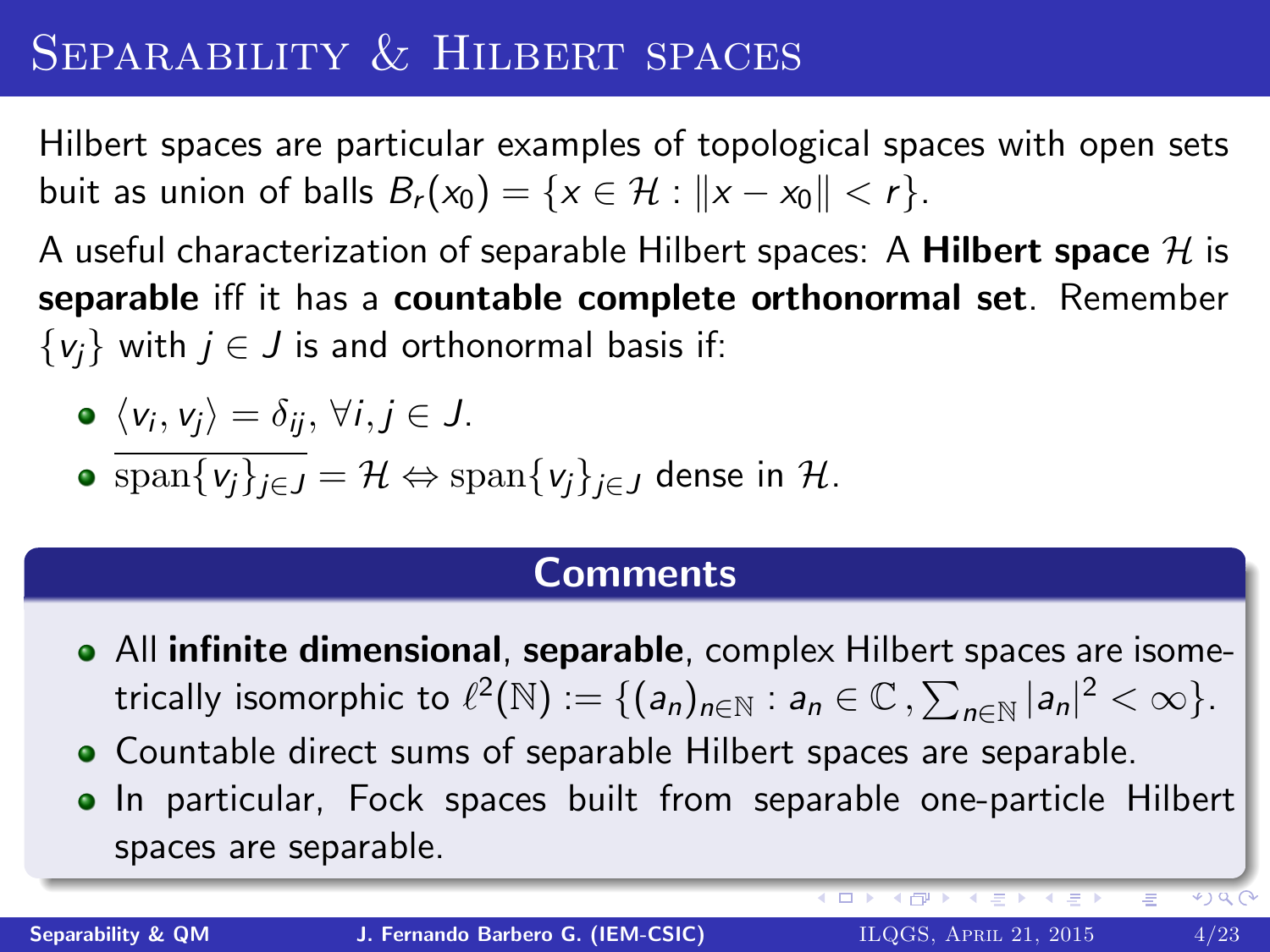#### Separability and QFT

- One could naively expect to need "bigger" Hilbert spaces in QFT but traditional axiomatic approaches to QFT (Wightman) rely on separable Hilbert spaces.
- In fact, after some discussion Streater and Wightman state that: "All these arguments make it clear that there is no evidence that separable Hilbert spaces are not the natural state spaces for quantum field theory." [Streater and Wightman in PCT, Spin and Statistics, and All That, Princeton University Press (2000).] (Obviously they did not have LQG in mind...)
- Tensor products of **countably many separable Hilbert spaces** of dimension higher than one are not separable (mentioned also by Streater and Wightman, see also Wald's book on QFT in curved spacetimes).
- These could be natural choices to quantize an infinite chain of qbits.

大量下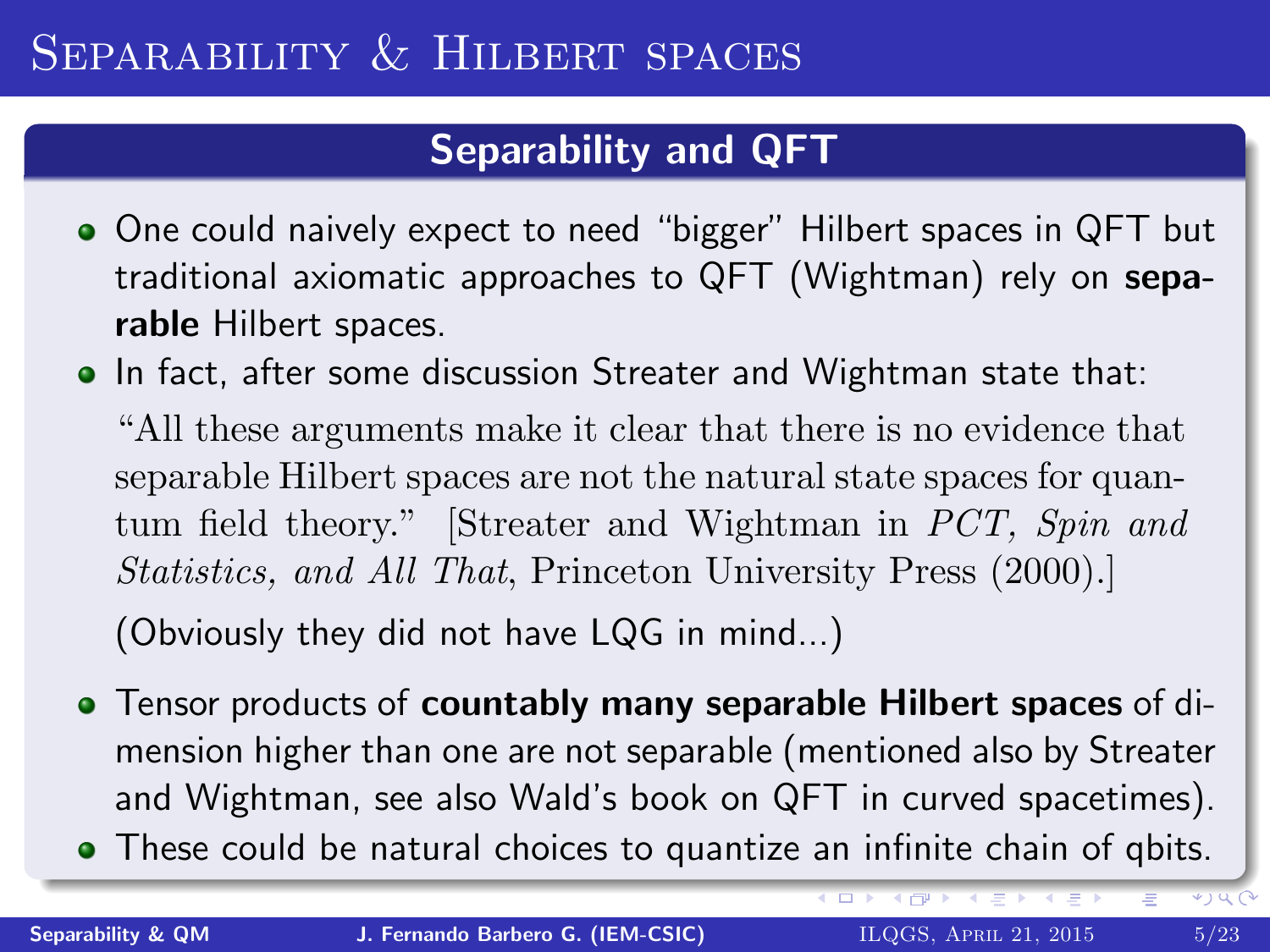## Separability & Hilbert spaces: QFT

#### Separability and QFT (continued)

Observables involving all the particles can only be defined on separable subspaces of the full tensor product.

"Thus, while it may be a matter of convenience to regard this state space as part of an infinite tensor product, it is not necessary." (Streater and Wightman, *ibid.*)

The most well-known and widespread application of non-separable Hilbert spaces is certainly within LQG & LQC.

# What about Quantum Mechanics?

 $\Omega$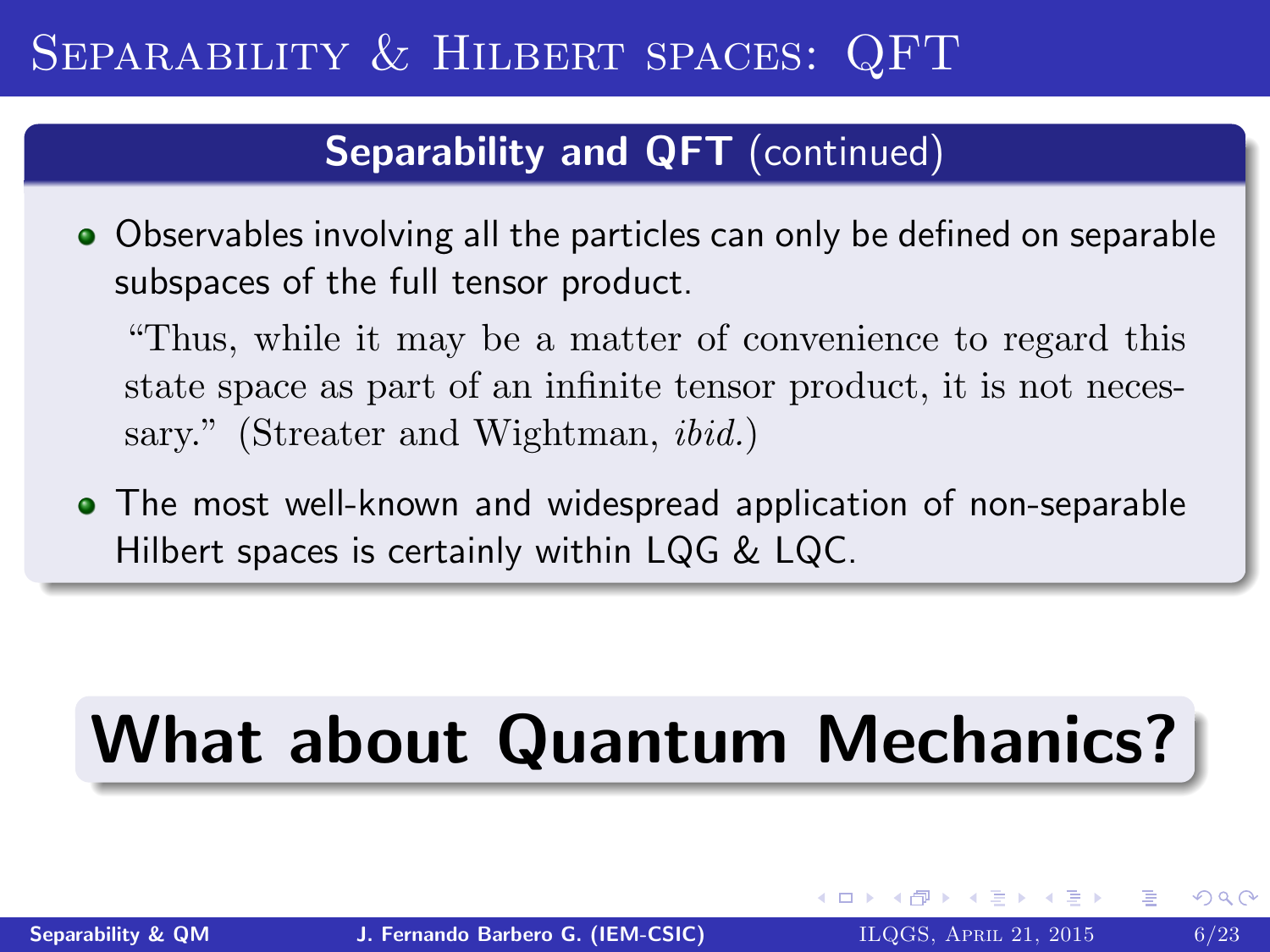# Separability & QM

- Separability appears explicitly in the postulates of quantum mechanics. von Neumann mentions it in his formalization of the mathematical basis of QM (his Mathematical Foundations of Quantum Mechanics).
- There are not many reasons to renounce this (simplifying) assumption, but, from a foundational/phylosophical/interpretational point of view it is interesting to see what happens if we drop it.
- Mathematicians have studied the Schrödinger eq. in non-separable Hilbert spaces since the sixties (Burnat, Krupa, Zawisza, Chojnacki,...).
- Halvorson (a Philosopher/Mathematician) [circa 2001] discussed the Bohr complementarity principle fron this perspective.
- Bohr complementarity principle: A particle can never have both a sharp position and a **sharp** momentum.
- This principle can be contemplated from the perspective of the existence of representations of the CCR's.
- It is possible to introduce a framework where particles can either have precise positions or precise momenta. イロメ イ母メ イヨメ イヨメー  $\equiv$  $290$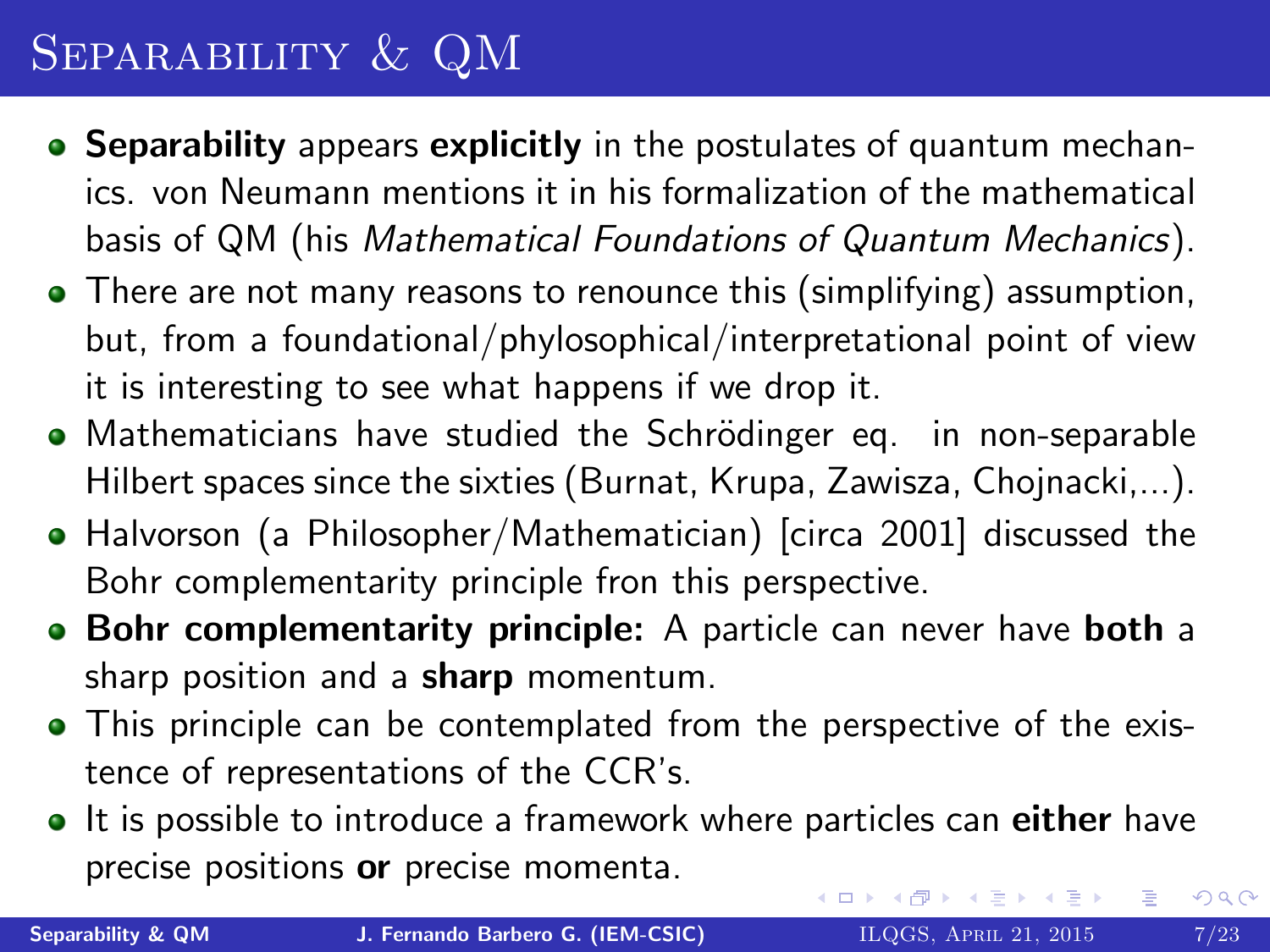#### Key idea

Circumvent the conclusions of the Stone-von Neumann theorem (regarding the uniqueness of the Schrödinger representation of the CCR's) by relaxing a crucial hypothesis: the separability of the representation Hilbert space.

Once this is done it is possible to build concrete representations of the CCR's capable of allowing states with **precise** position or momentum values

#### **Comments**

- A detailed discussion of measurement issues is necessary because finite experimental resolution implies that it is impossible to measure "absolutely sharp" positions (notice, however, that we have no such qualms regarding precise energy measurements, say in atomic systems).
- The loss of uniqueness in the representations of the CCR's is familiar from standard QFT.

重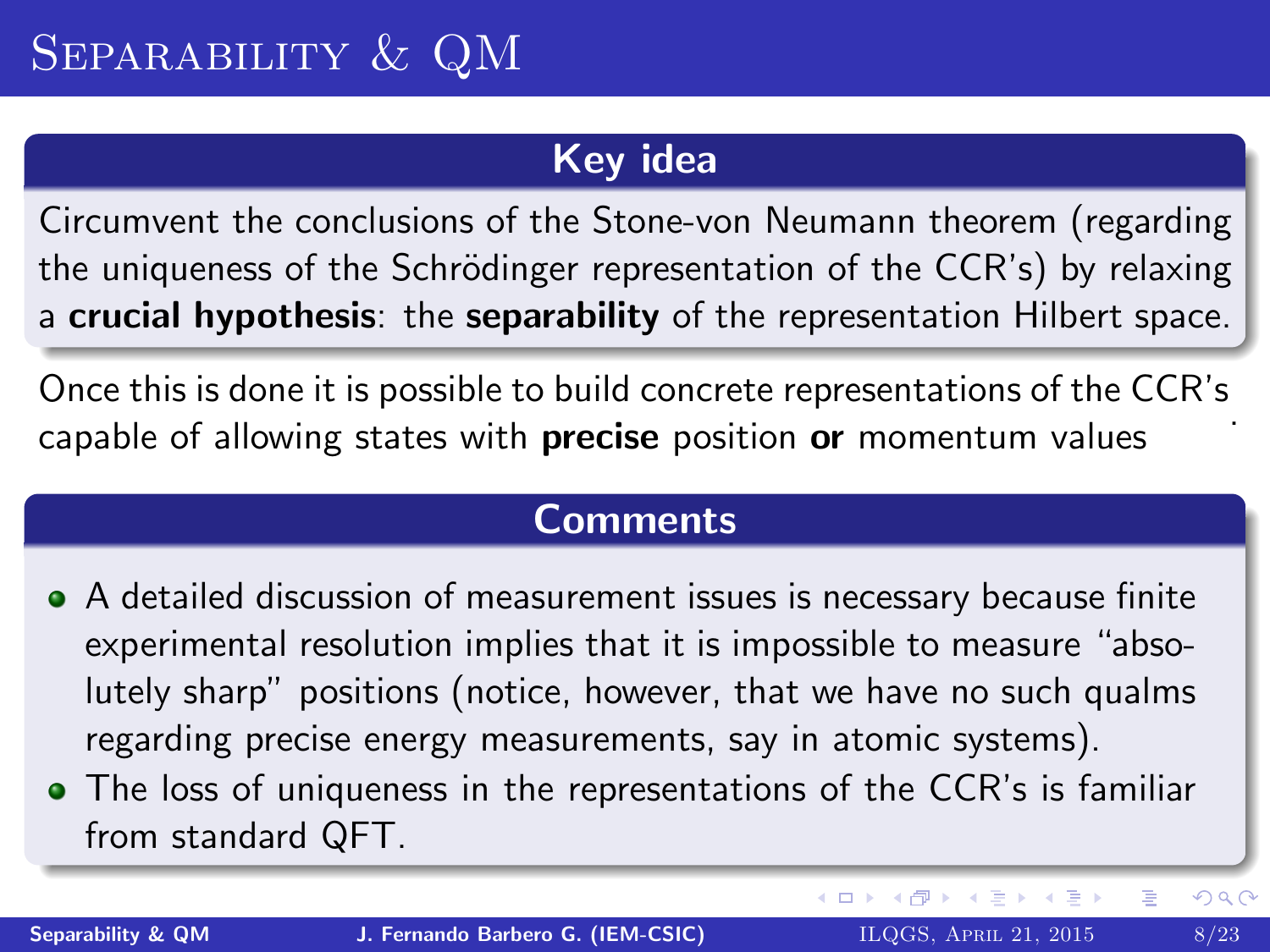#### REPRESENTATIONS OF THE WEYL ALGEBRA

• A useful non-separable complex Hilbert space where non-unitary representations of the CCR's in Weyl form can be easily built is

$$
\ell^2(\mathbb{R}) := \{ \Psi : \mathbb{R} \to \mathbb{C} \, : \, \sum_{x \in \mathbb{R}} |\Psi(x)|^2 < \infty \}
$$

with scalar product  $\langle \Psi_1, \Psi_2 \rangle_{\ell^2(\mathbb{R})} = \sum_{\mathsf{x} \in \mathbb{R}} \Psi_1(\mathsf{x}) \Psi_2(\mathsf{x}).$ 

As the sums extend over the whole real line, the set  $\{x \in \mathbb{R} : \Psi(x) \neq 0\}$ must be finite or countable for each  $\Psi \in \ell^2(\mathbb{R})$ .

#### Theorem (Halvorson, 2001)

The **Weyl algebra**,  $U(p)V(q) = e^{-ipq}V(q)U(p)$  ,  $\forall q, p \in \mathbb{R}$ , admits unitarily inequivalent irreducible representations in  $\ell^2(\mathbb{R})$ .

 $2Q$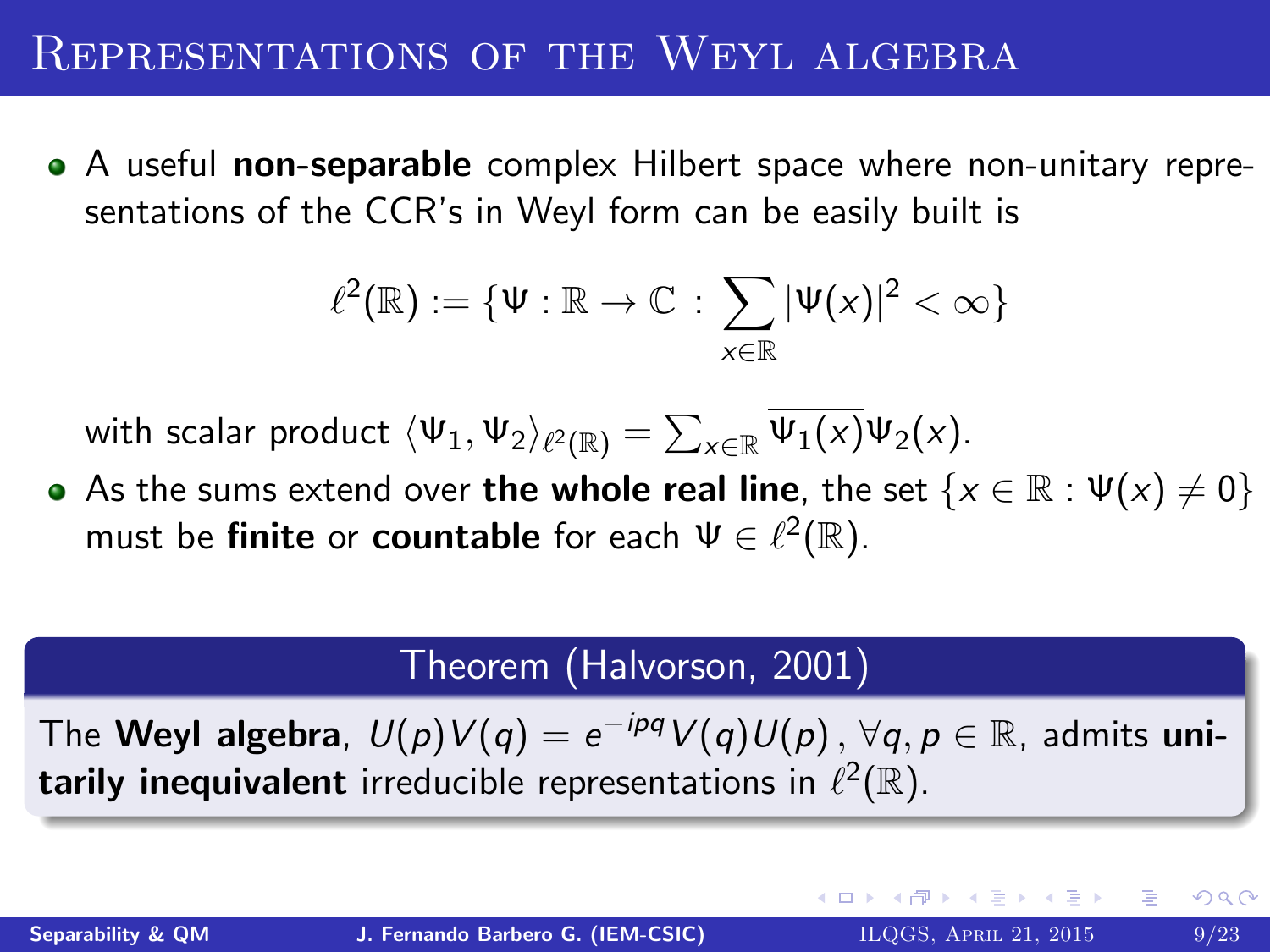### Representations of the Weyl algebra

### Position representation on  $\ell^2(\mathbb{R})$

$$
\boldsymbol{U}(\rho)\delta_{q_0}:=e^{ipq_0}\delta_{q_0}\,,\quad \boldsymbol{V}(\boldsymbol{q})\delta_{q_0}:=\delta_{q_0-q}\,,\quad \forall \rho,\boldsymbol{q},\boldsymbol{q}_0\in\mathbb{R}
$$

- $q \mapsto V(q)$  is not weakly continuous (no momentum operator).
- $p \mapsto U(p)$  is weakly continuous  $\rightsquigarrow$  there is a **position operator** (self-adjoint & unbounded)  $\bm{Q} := -i \bm{U}'(0)$ , satisfying  $\bm{Q} \delta_{\bm{q}} = q \delta_{\bm{q}}$  in  $\mathcal{D}(\boldsymbol{Q}) := \{ \Psi \in \ell^2(\mathbb{R}) \, : \, \sum_{\boldsymbol{q} \in \mathbb{R}} \boldsymbol{q}^2 |\Psi(\boldsymbol{q})|^2 < \infty \}.$

### Momentum representation on  $\ell^2(\mathbb{R})$

$$
\boldsymbol{U}(\rho)\delta_{\rho_0}:=\delta_{\rho_0+\rho}\,,\quad \boldsymbol{V}(\boldsymbol{q})\delta_{\rho_0}:=e^{i\boldsymbol{q}\rho_0}\delta_{\rho_0}\,,\quad \forall \boldsymbol{q},\boldsymbol{p},\boldsymbol{p}_0\in\mathbb{R}.
$$

- $p \mapsto U(p)$  is not weakly continuous (no position operator).
- $q \mapsto V(q)$  is weakly continuous  $\rightsquigarrow$  there is a **momentum operator** (self-adjoint & unbounded)  $\bm{P} := -i \bm{V}'(0)$ , satisfying  $\bm{P} \delta_{\bm{p}} = p \delta_{\bm{p}}$  in  $\mathcal{D}(\boldsymbol{P}) := \{ \Psi \in \ell^2(\mathbb{R}) \, : \, \sum_{\boldsymbol{p} \in \mathbb{R}} \rho^2 |\Psi(\boldsymbol{p})|^2 < \infty \}.$

イロメ イ団 メイミメ イモメー ヨー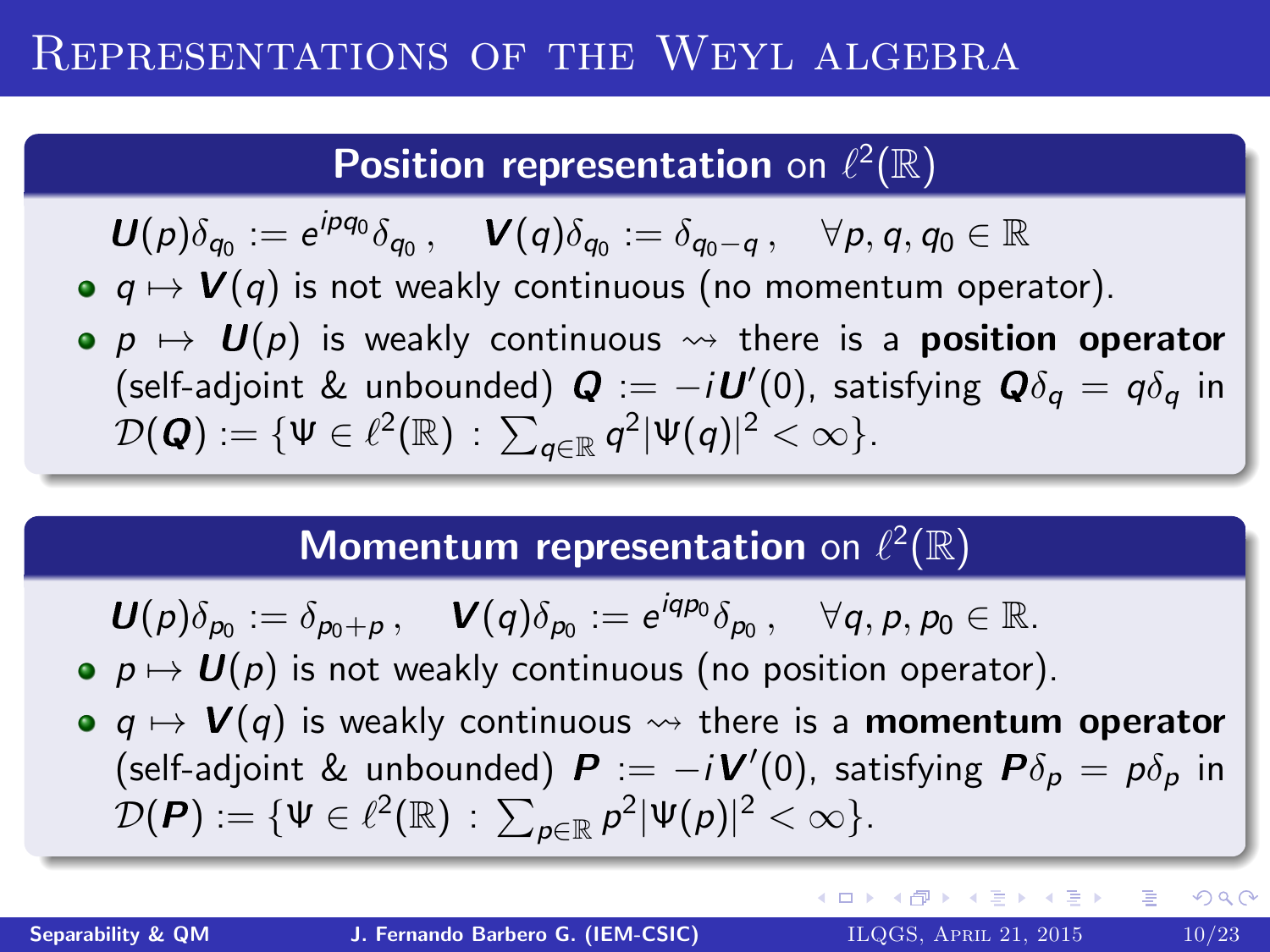#### Theorem (Halvorson, 2001)

In any representation of the CCR's in Weyl form if Q exists and has an eigenvector then  $P$  does not exist [and viceversa].

**Proof:** Let  $U_a$ ,  $V_b$  a representation of the Weyl algebra, then, if  $V_b\phi = \lambda_b\phi$ ,  $\forall b\in\mathbb{R}$  we have  $e^{iab}\langle\phi,U_a\phi\rangle=\langle\phi,U_a\phi\rangle$  and hence  $\langle\phi,U_a\phi\rangle=C\delta_{0a}$  and  $a \mapsto U_a$  is discontinuous.

#### **Comments**

- These representations built in  $\ell^2(\mathbb{R})$  have no analogue in  $\ell^2(\mathbb{N})$
- They were independently found and discussed by Ashtekar, Fairhurst and Willis.
- The non-existence of either momentum or position operators make it difficult to build observables of physical interest (Hamiltonians,...).
- This difficulty can be circumvented by **polymerization** (this is well known within the community, in particular by LQC practicioners.)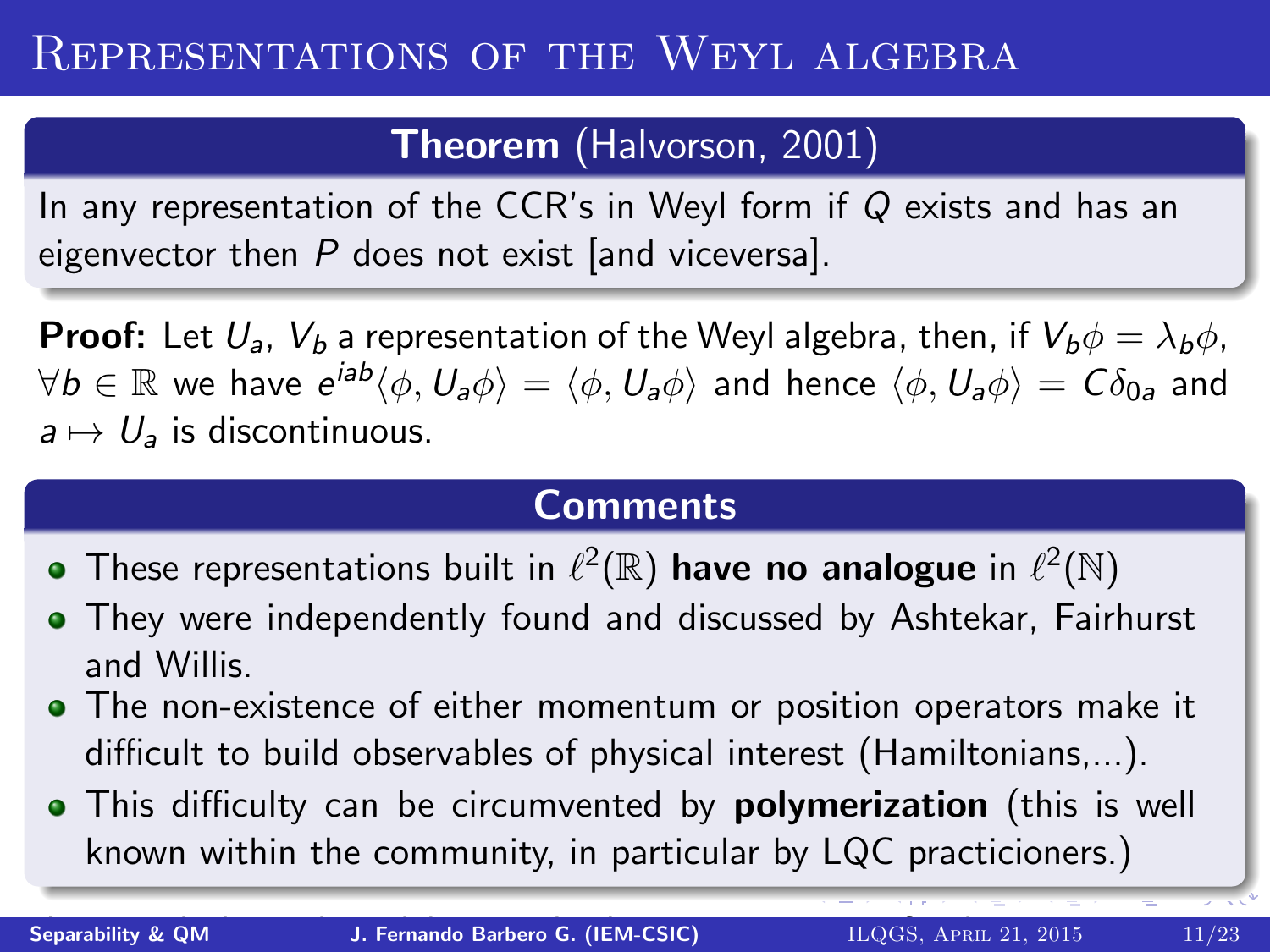#### POLYMER QUANTUM MECHANICS

- Polymeric  $HO \rightarrow Two$  Toy model for LQC & LQG.
- Understand the role of **non-separability** in simple quantum mechanical systems.

To what extent the standard 1-d harmonic oscillator and the poly-harmonic oscillator are similar?

Do we recover the standard energy levels  $\left(n+\frac{1}{2}\right)$  $\frac{1}{2}$ ) $\hbar\omega$  in an appropriate limit?

What about degeneracies? Statistical Mechanics? Physical applications?

An important comment: the spectrum for the poly-HO cannot be a pure-point one and countable because the countable set of eigenvectors cannot provide a Hilbert basis for the non-separable Hilbert space of the poly-HO (any such orthonormal basis should be uncountable).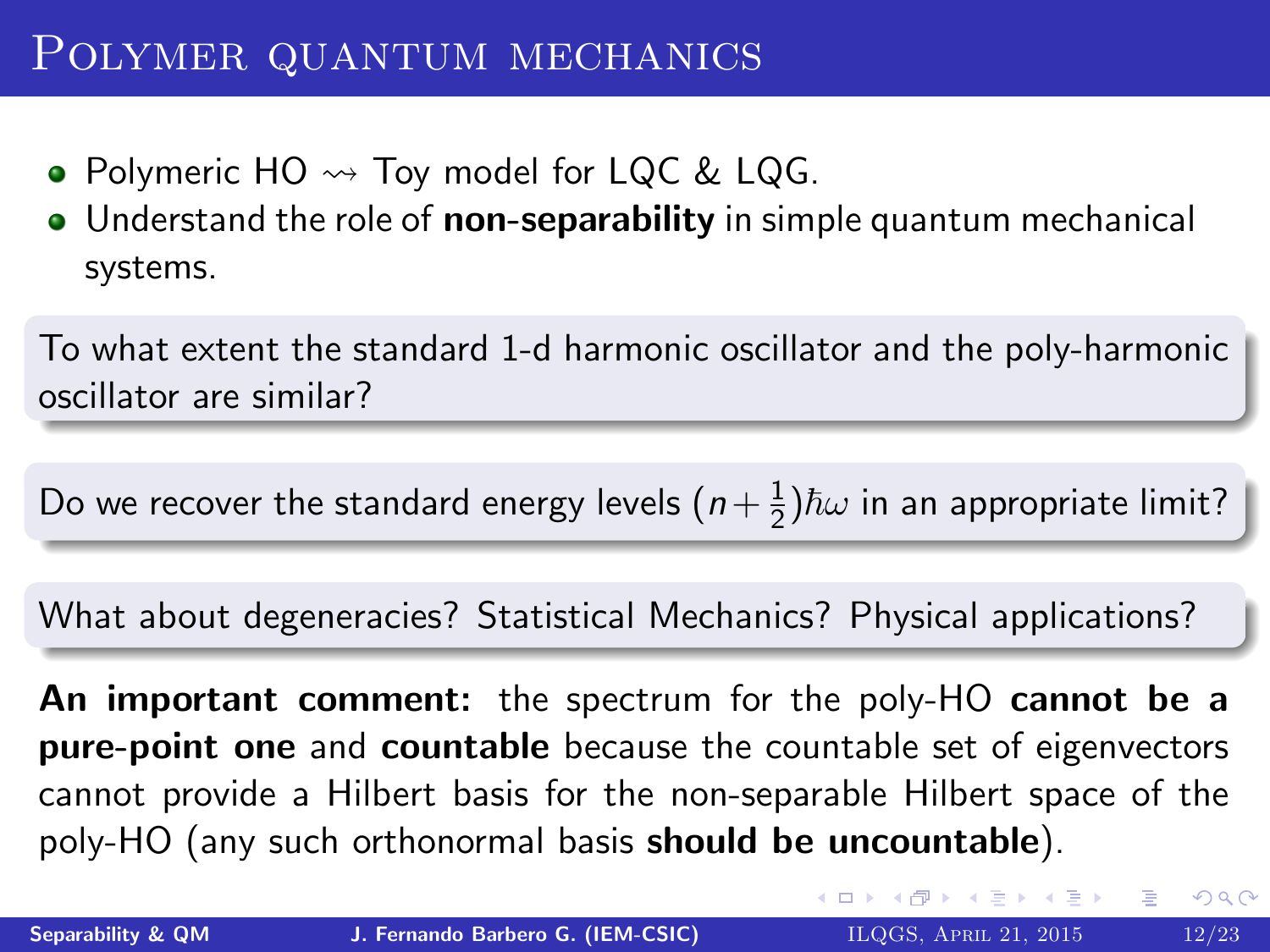### Polymer Hilbert spaces

- The Hilbert spaces used to study the poly-HO,  $\mathit{L}^2(\pmb{b}\mathbb{R},\nu_{\pmb{b}\mathbb{R}})$  (the Bohr compactification of the real line) or the Hilbert space of almost periodic functions  $AP(\mathbb{R}, \mathbb{C})$ , are **unitarily isomorphic** to  $\ell^2(\mathbb{R})$ .
- The Hilbert space  $AP(\mathbb{R}, \mathbb{C})$  consists of (complex) almost periodic functions  $[f(x)] = \sum_{n \in \mathbb{N}} a_n e^{i\lambda_n x}, a_n \in \mathbb{C}, \lambda_n \in \mathbb{R}, \sum |a_n|^2 < +\infty$ . n∈N with scalar product  $\langle \psi_1, \psi_2 \rangle_{AP} = \lim\limits_{\mathcal{T} \rightarrow \infty}$ 1 2T  $\int_0^T$  $-T$  $\psi_1(y)\psi_2(y)$  dy.
- By using appropriate linear isomorphisms (such as the Fourier-Bohr transform), both the position and the momentum representations described above can be implemented in  $L^2(\bm{b}\mathbb{R},\nu_{\bm{b}\mathbb{R}})$  or  $AC(\mathbb{R},\mathbb{C}).$
- If we use  $L^2(\mathbf{b}\mathbb{R},\nu_{\mathbf{b}\mathbb{R}})$  as the carrier of the position representation, the operator  $Q$  is a derivative operator and its square is (minus) the Laplacian  $-\Delta$ .
- See, for instance (Chojnacki) and references therein.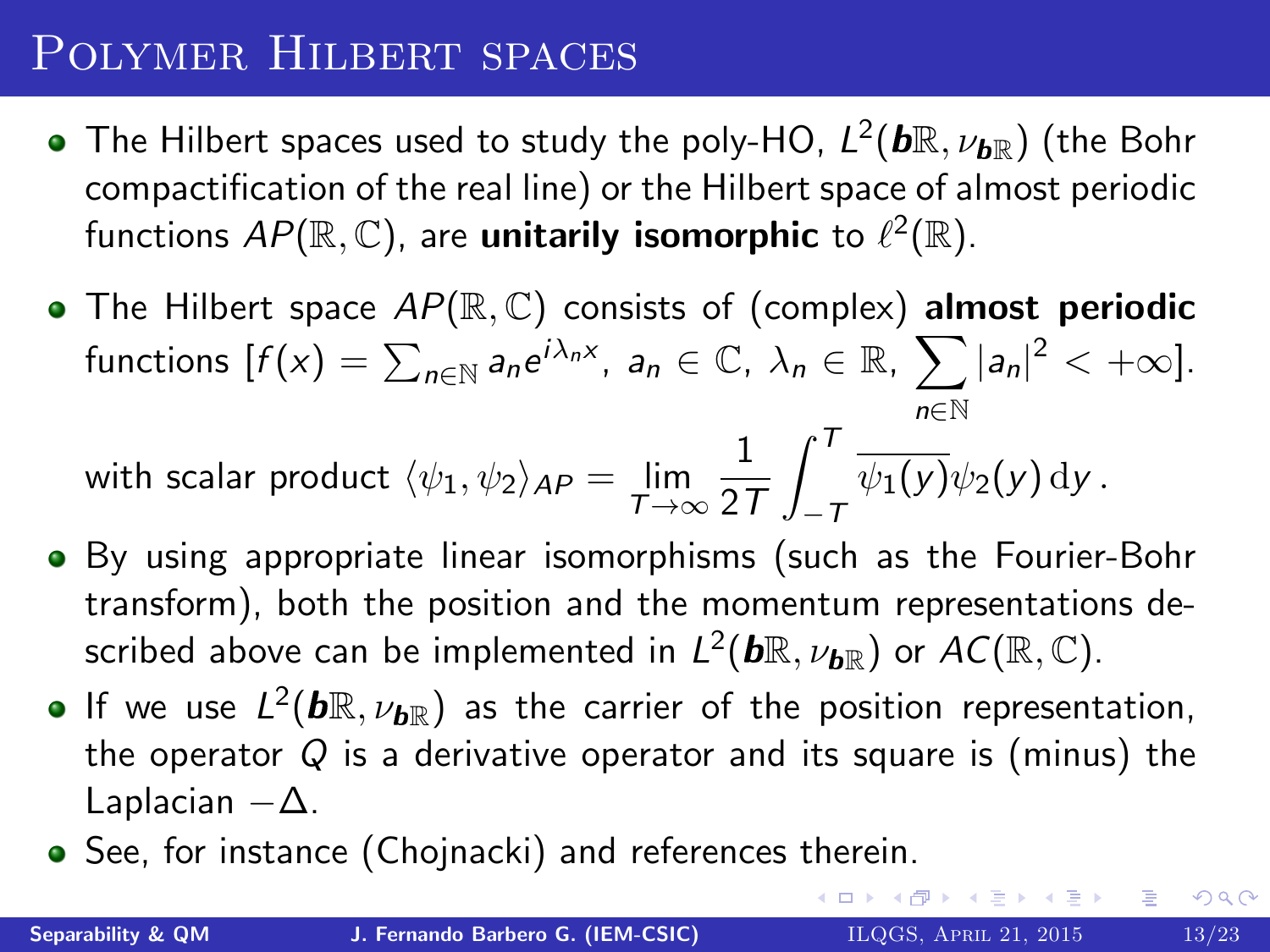### POLYMERIZED HAMILTONIANS

Let  $W : \mathbb{R} \to \mathbb{R}$  be a periodic piecewise continuous function. W defines, by multiplication in the algebra of almost periodic functions, a bounded operator W (potential) in  $AP(\mathbb{R}, \mathbb{C})$ . The operator  $H = -\Delta + W$  is selfadjoint and unbounded in an appropriate domain.

The crucial result to obtain the spectrum of  $H$  (Chojnacki):

H has only *pure point spectrum* that coincides with the spectrum of the operator  $H=-\Delta+W$ , with periodic potential  $W$ , defined on  $L^2(\mathbb{R},\mu_\mathbb{R})$  .

We can then use the well-known theorems (that encapsulate the Bloch theorem of the physicists or the Floquet theory of the mathematicians) to show that the spectrum of  $H = -\Delta + W$  consists of **bands**.

The eigenvalue equations (say, for the Hamiltonian) can be equivalently written as difference equations in  $\ell^2(\mathbb{R})$  or as differential equations in  $L^2(\mathbf{b}\mathbb{R},\nu_{\mathbf{b}\mathbb{R}})$  or  $AP(\mathbb{R},\mathbb{C})$ . メロメ メ団 メメ きょくきょう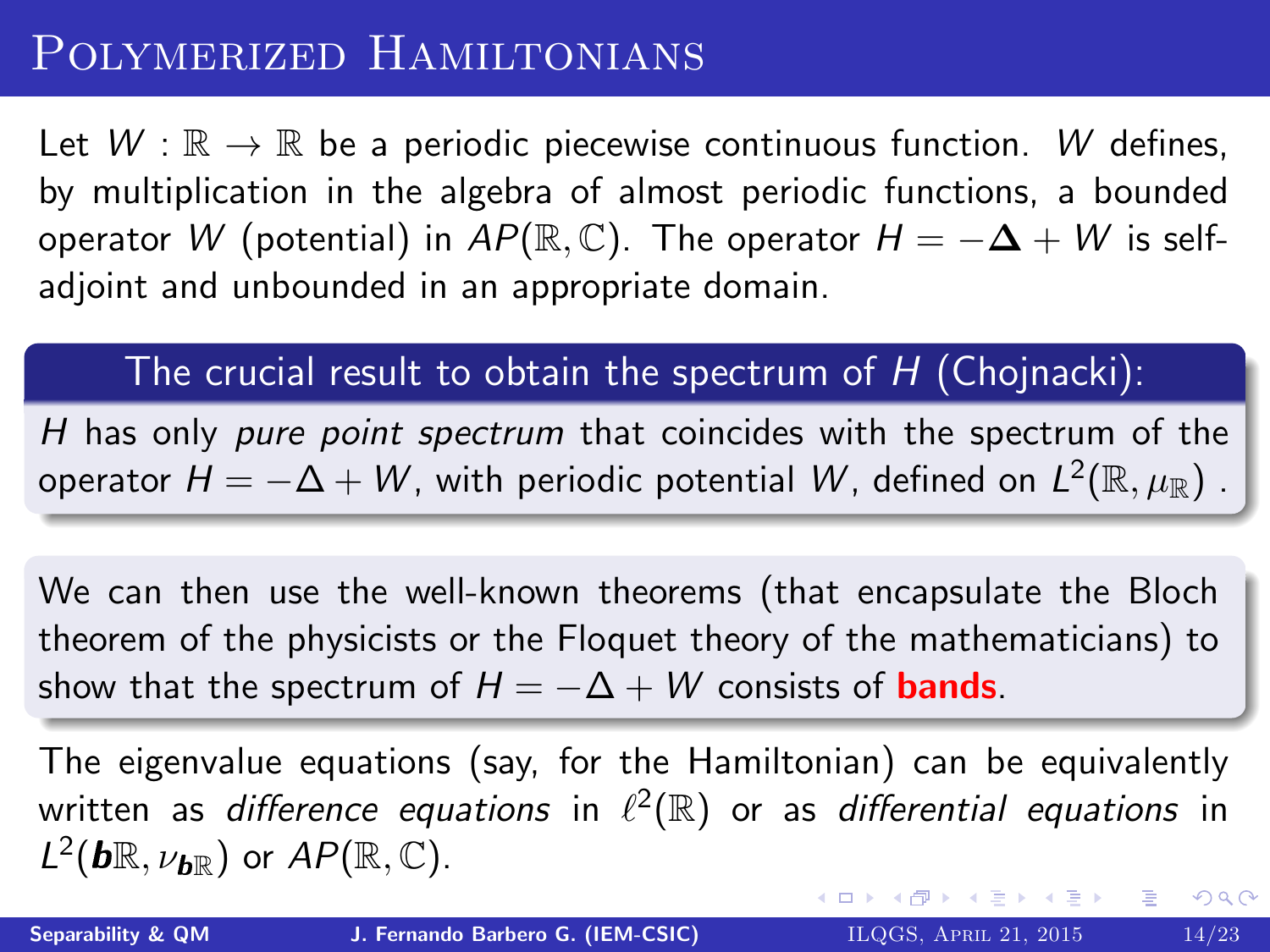#### THE POLYMERIC HARMONIC OSCILLATOR

#### Classical Hamiltonian

$$
H(q,p) = \frac{\hbar^2}{2m\ell^2}p^2 + \frac{m\ell^2\omega^2}{2}q^2
$$
, (*p*, *q* dimensionless).

**Position representation:** Introduce a length scale  $q_0\ell$ 

$$
\boldsymbol{H}(q_0) := \frac{\hbar^2}{2m(2q_0\ell)^2} \Big( 2 - \boldsymbol{V}(2q_0) - \boldsymbol{V}(-2q_0) \Big) + \frac{m\ell^2\omega^2}{2} \boldsymbol{Q}^2.
$$

**Momentum representation:** Introduce a momentum scale  $p_0 \hbar/\ell$ 

$$
\boldsymbol{H}(p_0) := \frac{\hbar^2}{2m\ell^2}\boldsymbol{P}^2 + \frac{m\ell^2\omega^2}{2(2p_0)^2}\Big(2-\boldsymbol{U}(2p_0)-\boldsymbol{U}(-2p_0)\Big).
$$

By requiring  $\frac{\hbar}{\ell} p_0 = m \omega q_0 \ell$  the spectra coincide.

メ団 トメ ミ トメ ミ トー

 $2Q$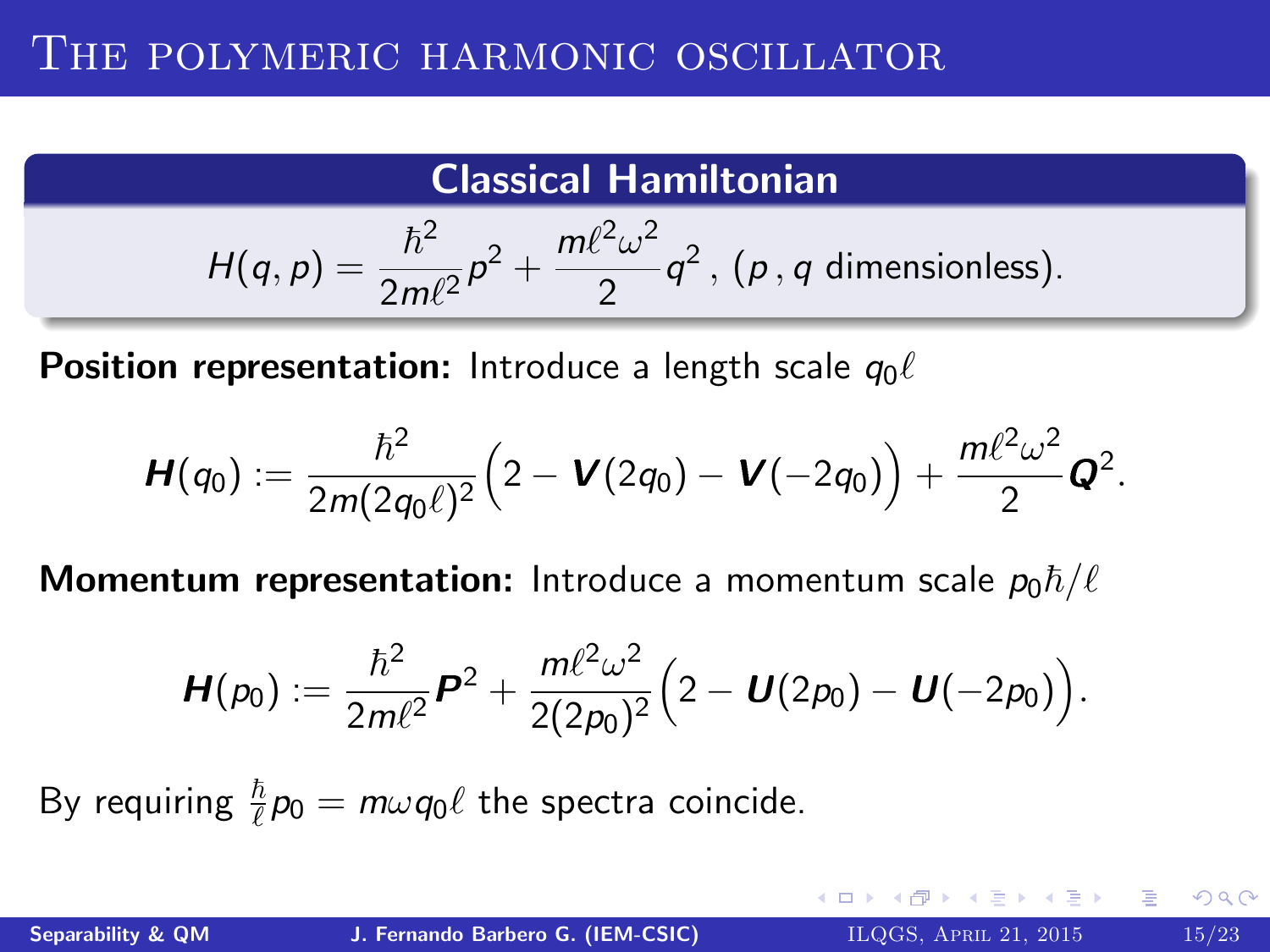### Different reps for the poly-HO

The eigenvalue equation in the  $\ell^2(\mathbb{R})$  position representation is

$$
\frac{\hbar^2}{2m(2q_0\ell)^2}\Big(2\Psi(q)-\Psi(q+2q_0)-\Psi(q-2q_0)\Big)+\frac{m\ell^2\omega^2}{2}q^2\Psi(q)=E\Psi(q)\,,
$$

with 
$$
\sum_{q \in \mathbb{R}} |\Psi(q)|^2 < \infty
$$
,  $\sum_{q \in \mathbb{R}} q^4 |\Psi(q)|^2 < \infty$ , (a difference equation).

The  $\boldsymbol{\mathsf{e}}$ igenvalue equation in  $L^2(\boldsymbol{b}\mathbb{R},\nu_{\boldsymbol{b}\mathbb{R}})$  is the differential equation

$$
\psi''(p) + \left(\frac{2E}{m\ell^2\omega^2} - \frac{\hbar^2}{m^2\ell^4\omega^2q_0^2}\sin^2(q_0p)\right)\psi(p) = 0.
$$

with  $\psi \in L^2(\pmb b\mathbb{R},\nu_{\pmb b\mathbb{R}})$  in the domain of  $\pmb Q^2=-\pmb \Delta.$ 

A change of variables gives the Mathieu equation

$$
\varphi''(x)+\left(\frac{E}{2m\omega^2(q_0\ell)^2}-\frac{1}{2}\left(\frac{\hbar}{2m\omega(q_0\ell)^2}\right)^2(1-\cos x)\right)\varphi(x)=0.
$$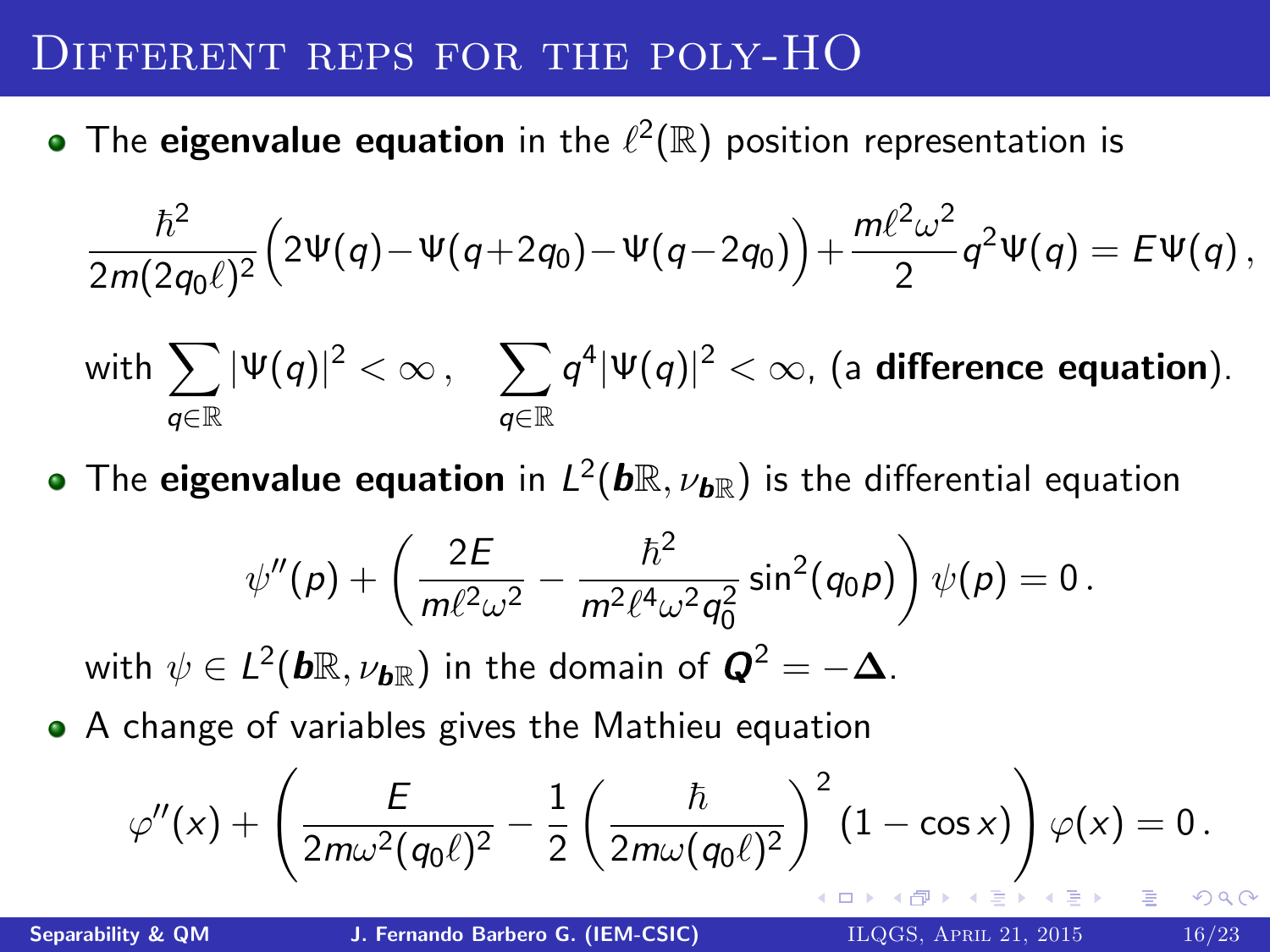#### DIFFERENT REPS. FOR THE POLY.-HO

- The simplest way to model the poly-HO in the position representation is by approximating  $p^2$  as  $\boldsymbol{P}(q_0)^2 := \left(\frac{p}{2}\right)^2$ 2q<sup>0</sup>  $(V(q_0) - V(-q_0))\bigg)^2$
- **•** There is a **huge ambiguity** here (Corichi, Vukašinac & Zapata). In the position representation on  $L^2(\bm{b}\mathbb{R},\nu_{\bm{b}\mathbb{R}})$ , one can use  $\bm{a}$ ny  $\pi/q_0$ -periodic function  $W(\cdot|q_0): \mathbb{R} \to \mathbb{R}$  such that

$$
\lim_{q_0 \to 0} W(p|q_0) = \frac{\hbar^2}{m^2 \ell^4 \omega^2} p^2 \quad \text{(pointwise)}.
$$

A very simple such choice is the  $\pi/q_0$ -periodic extension of a purely quadratic (pq) potential

$$
W_{\mathrm{pq}}(\rho|q_0) := \frac{\hbar^2}{m^2 \ell^4 \omega^2} \rho^2 \,, \quad \rho \in \big[-\frac{\pi}{2q_0}, \frac{\pi}{2q_0}\big] \,.
$$

K 御 ▶ K 唐 ▶ K 唐 ▶ …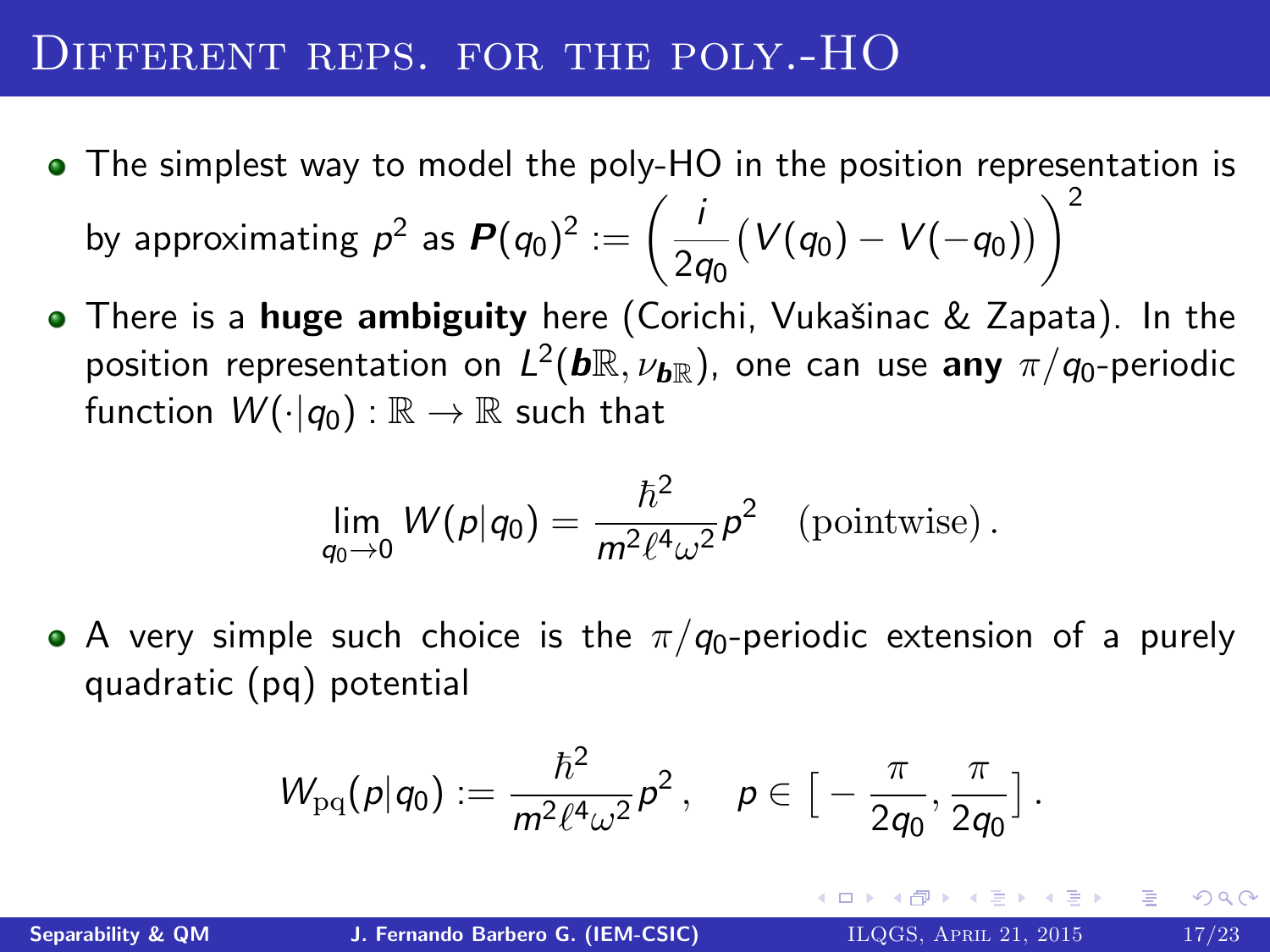### MAIN FEATURES OF THE POLY-HO SPECTRUM



- Band structure for  $H = -\Delta + W_{\text{pq}}$  where  $W_{\text{pa}}$  is the periodic potential satisfying  $W_{pq}(x) = x^2$  for  $x \in [-4, 4]$ .
- This corresponds to choosing  $q_0 = \pi/8$ and  $\ell = \hbar = m = \omega = 1$ .
- The plot shows the potential in one period, the bands that constitute the spectrum  $\sigma(H)$ , and the trace of the transfer matrix  $M(E)$  that determines the position of the bands as those values of the energy for which Tr  $M(E) = \pm 2$ .
- The narrow lowest energy bands closely correspond to the lowest quantum harmonic oscillator eigenvalues.

メタメ メミメ メミメ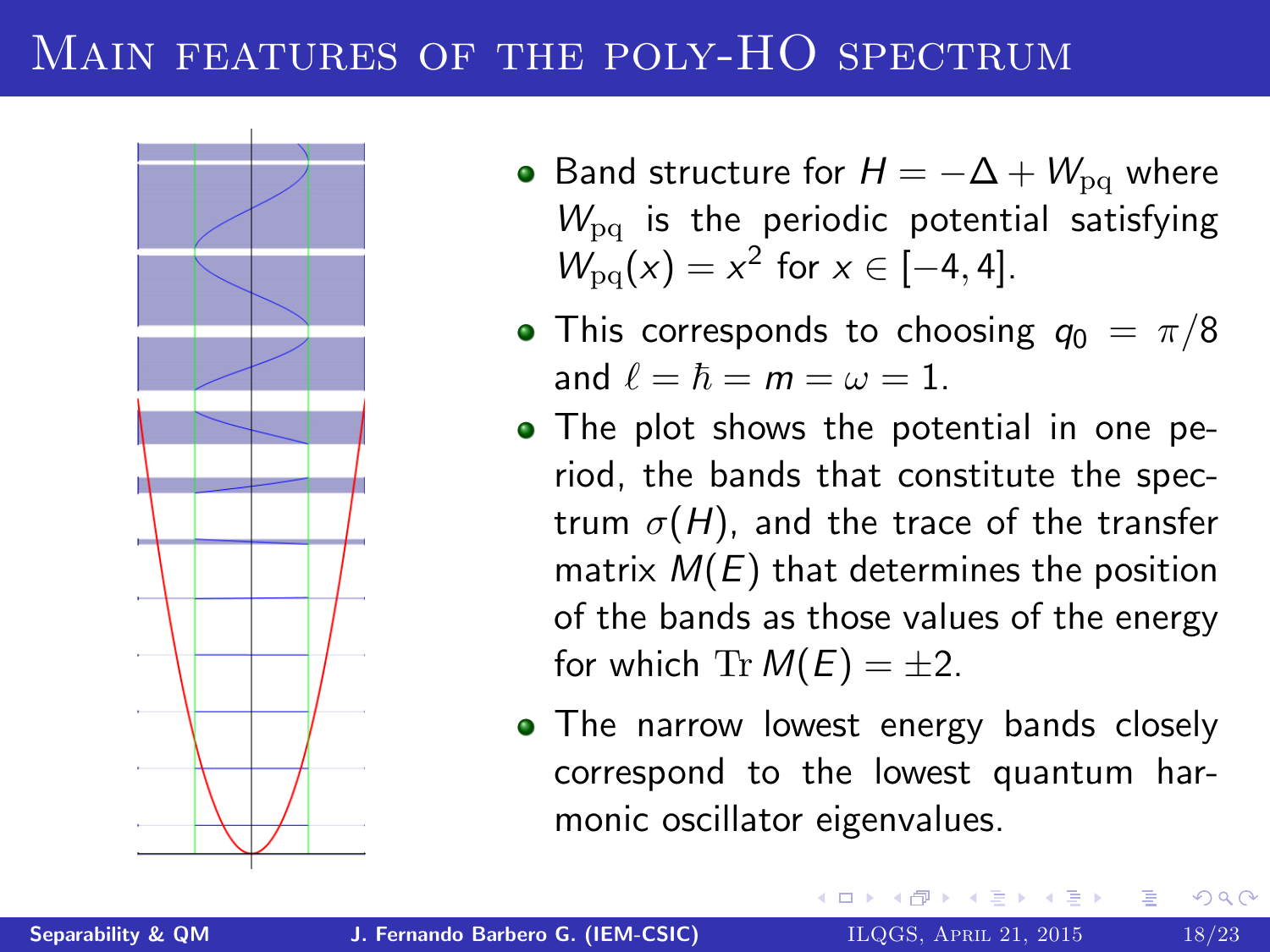### MAIN FEATURES OF THE POLY-HO SPECTRUM

It is a band spectrum similar to the one obtained for 1-dim periodic potentials in standard quantum mechanics formulated in separable Hilbert spaces. It is qualitatively equal to the one given by the Mathieu equation.

All the points in the bands are actual eigenvalues (i.e. are associated with "normalizable states"). Notice that the band spectrum corresponding to a periodic potential in  $L^2(\mathbb{R},\mu_\mathbb{R})$  is a *continuous spectrum*!

Although the lowest lying part of the spectrum of the poly-HO resembles the spectrum of the standard HO (the energies are close to the values (  $n{+}\frac12$  $\frac{1}{2}$ ) $\hbar\omega$ in the limit when the "polymer length" goes to zero) there are some crucial differences (infinite degeneracy). These may be relevant:

- From the point of view of statistical mechanics (how do you define the microcanonical or canonical ensembles in this case?).
- Fock quantization of the polymerized scalar field.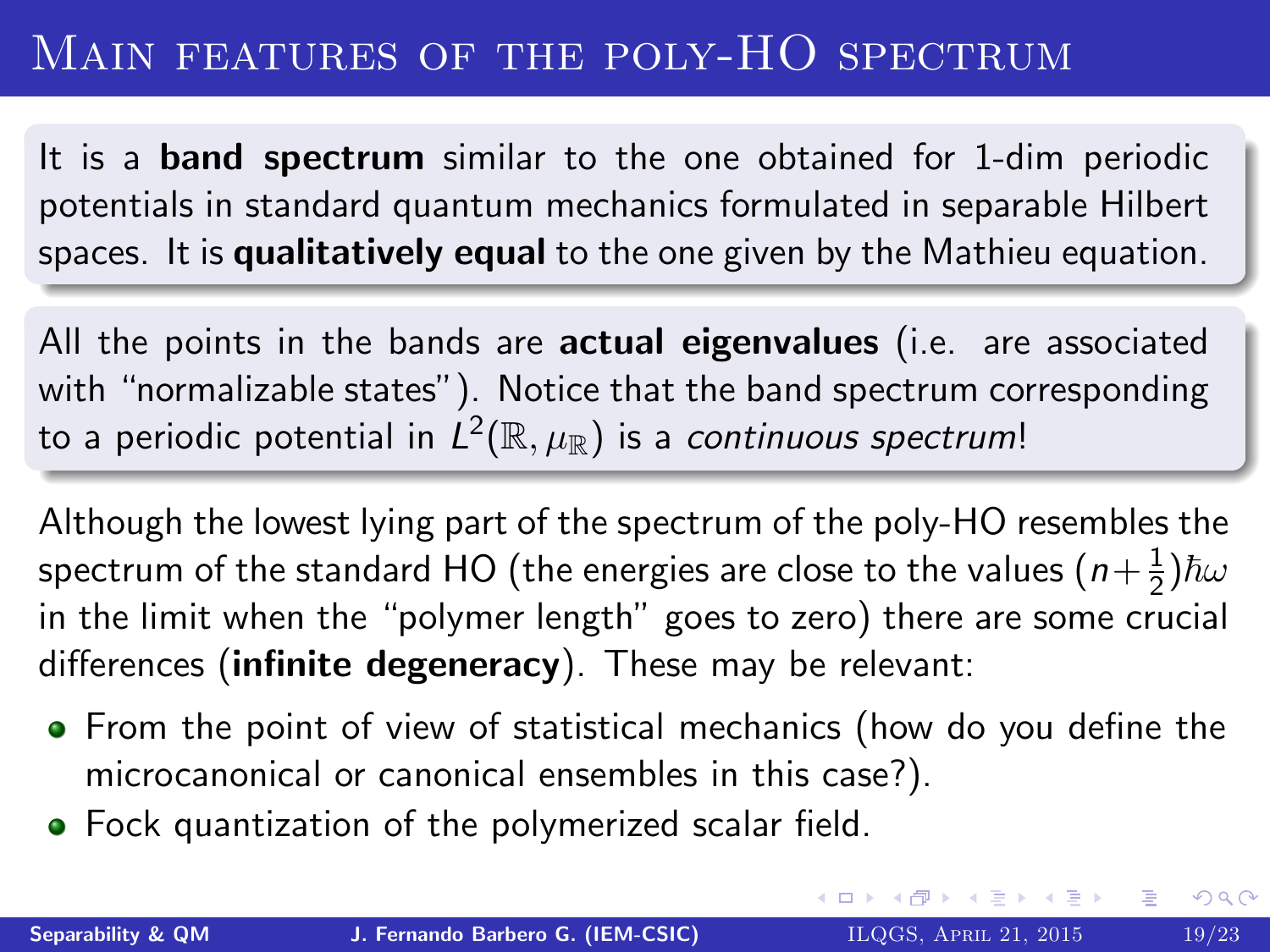### STATISTICAL MECHANICS: COMMENTS

Neither the microcanonical nor the canonical ensembles are well defined.

• The statistical entropy for the system as a function of the energy is

$$
\Omega(E) := \text{Tr}\Big(\sum_{\epsilon \in \sigma(H) \cap (-\infty, E]} P_H(\epsilon)\Big) = \sum_{\epsilon \in \sigma(H) \cap (-\infty, E]} d(\epsilon)
$$

where  $d(E)$  is the degeneracy of the energy eigenvalue E. The continuous sums written above are **ill defined** owing to the uncountable number of energy eigenstates of the system.

Likewise the canonical partition function is also ill-defined.

$$
Z(\beta) = \text{Tr}(e^{-\beta H}) = \sum_{E \in \sigma(H)} d(E)e^{-\beta E} = \infty,
$$
  
and, hence, also the thermal density matrix  $\rho = \frac{e^{-\beta H}}{\text{Tr}(e^{-\beta H})}.$   
Separability & QM  
J. Fernando Barbero G. (IEM-CSIC)  
ILQGS. APRIL 21, 2015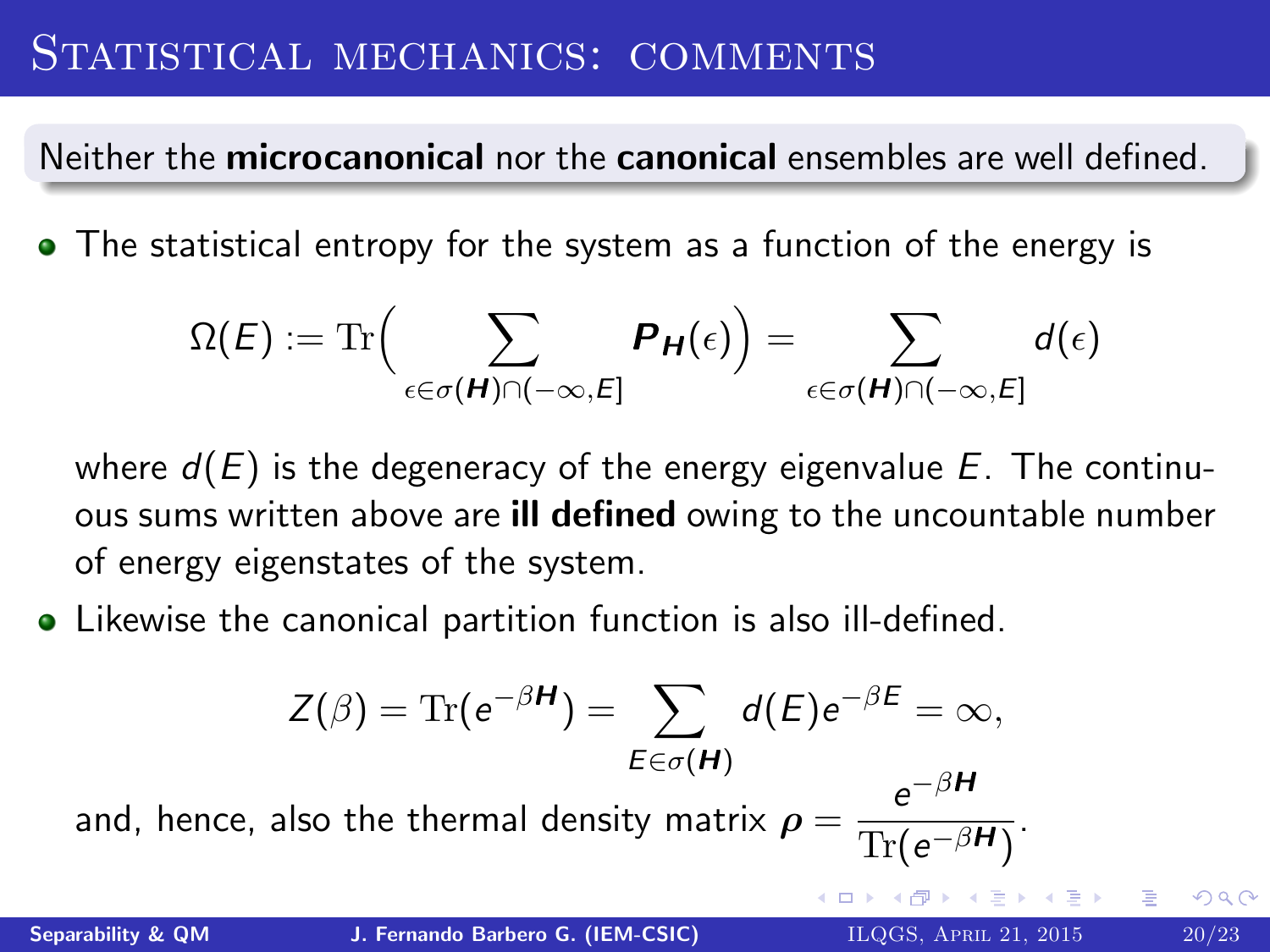### STATISTICAL MECHANICS: COMMENTS

- The situation is conceptually different from the one corresponding to a standard Hamiltonian  $H = -\Delta + W$  in  $L^2(\mathbb{R},\mu_\mathbb{R})$  for a one-dimensional periodic potential W .
- $\bullet$  The spectrum of H is purely absolutely continuous, bounded from below, and the operators  $e^{-\beta H}$  are trace class for  $\beta>0.$
- The microcanonical entropy is  $\Omega(E) = \sqrt{\frac{E}{E}}$  $\sigma(H) \cap (-\infty,E]$  $g(\epsilon)$ d $\epsilon$ ,  $(g(E)$  is the density of states per energy interval).
- The **partition function** is  $Z(\beta) = -1$  $\sigma(H)$  $g(E)e^{-\beta E}$ dE.

We have no problem now because there are no energy eigenvalues.

イロン イ団ン イミン イミン 一番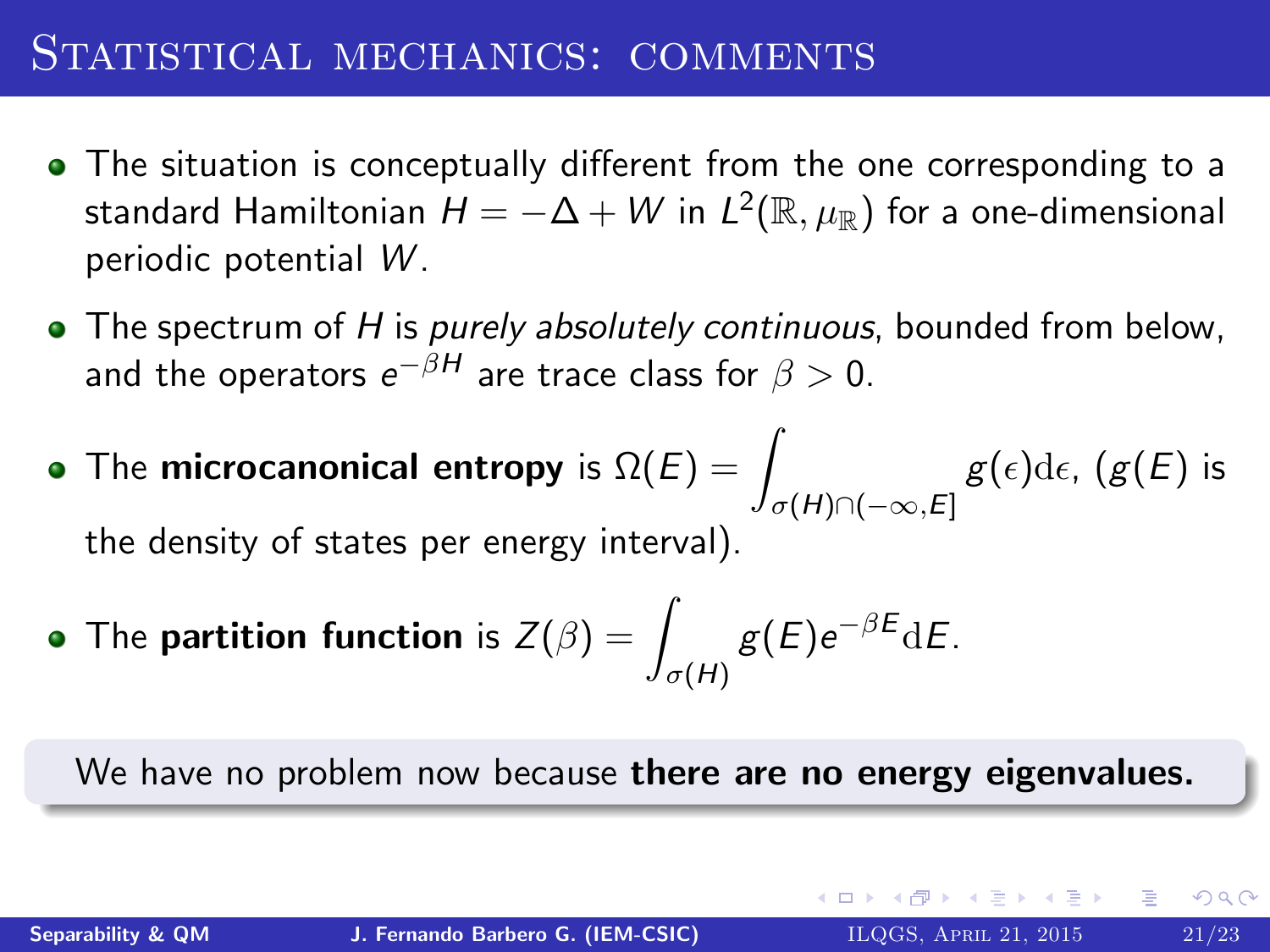# Some comments relevant to LQG and LQC.

- The kinematical Hilbert spaces originally used in LQG are non-separable. The expectation is that Physical Hilbert spaces are separable.
- The polymer quantization of the parameterized scalar field (Laddha & Varadarajan) supports this view.
- Working with abstract graphs from the start may be the way to avoid non-separable kinematical Hilbert spaces in LQG (though in the end this may not even be necessary).
- A word of caution: It is difficult to understand how non-separable Hilbert spaces could be *Physical* Hilbert spaces. One should be very careful when using them as toy models!!
- Superselection rules (if applicable) may be used to avoid some problems.
- One has to find **physical criteria** to eliminate most of the eigenstates of the Hamiltonian and leave a countable number of them.

イロン イ母ン イミン イモンニ き